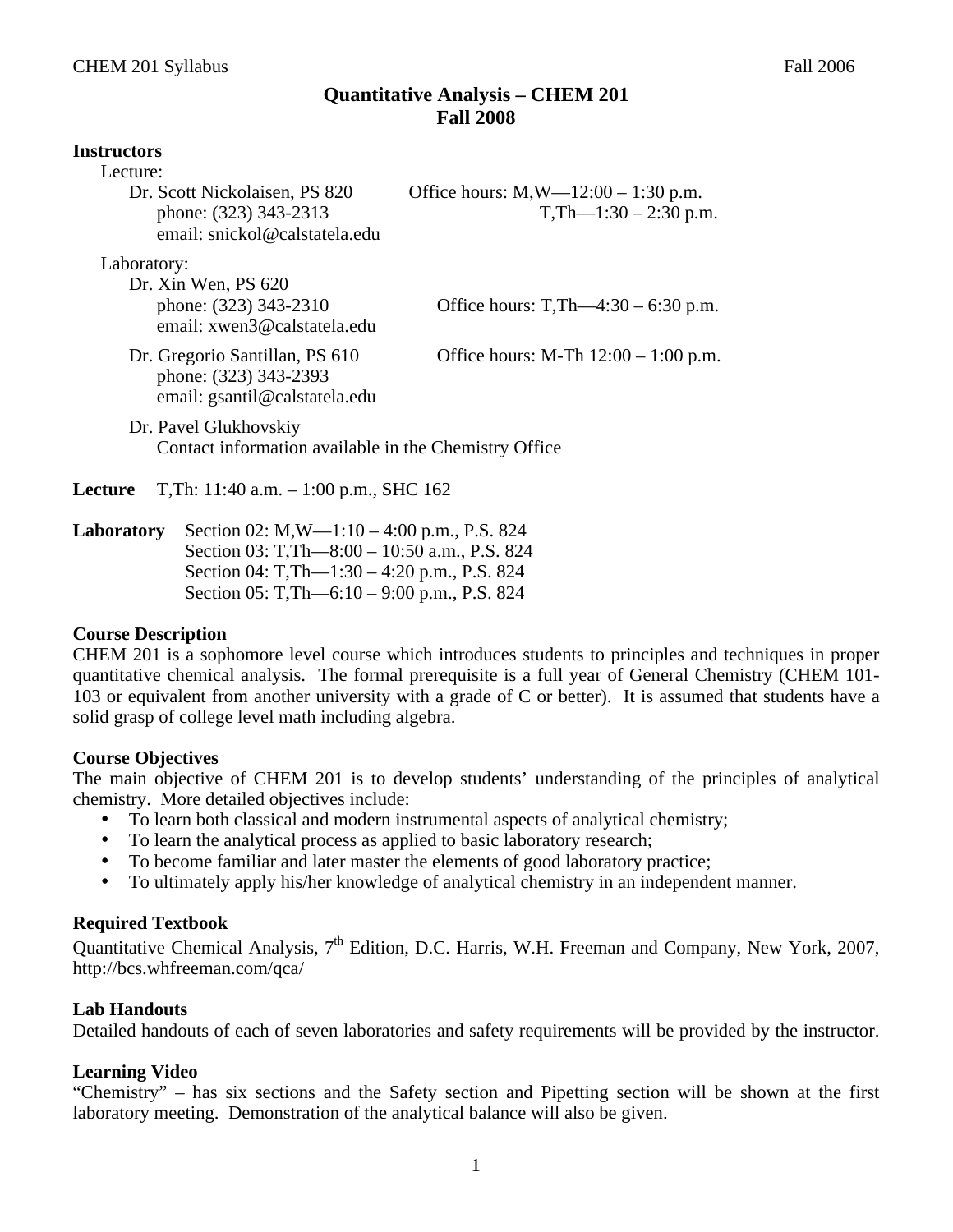#### **Lecture presentation style**

Lectures will be presented using PowerPoint format. A pdf version of each chapter's lectures will be posted following completion of the chapter on the **Class Notes** page on the Chemistry Department's website: www.calstatela.edu/dept/chem

#### **Tentative Lecture Schedule**

| <b>Week</b>    | <b>Dates</b>  | <b>Subject</b>                                    | <b>Chapters</b> |
|----------------|---------------|---------------------------------------------------|-----------------|
|                | Sep 18,23     | Analytical Processes/Basic Review of Concepts;    | 0, 1, 2         |
|                |               | Solutions and their Concentrations; Stoichiometry |                 |
| 2              | Sep 25,30     | <b>Experimental Error and Calibration</b>         | 3, 4            |
| 3              | Oct 2,7       | Gravimetric Methods of Analysis                   | 6, 27           |
| $\overline{4}$ | Oct 9,14      | Volumetric/Titrimetric Analysis                   | 7,8             |
| 5              | Oct 16        | Mid-term Exam #1                                  |                 |
|                | Oct 21        | Spectrophotometry, Calibration Methods            | $5, 18 - 21$    |
| 6              | Oct 23,28     | Acid-base Equilibria & Titrations                 | $9 - 11$        |
| 7              | Oct 30, Nov 4 | <b>Complex Formation and Redox Titrations</b>     | 12, 16          |
| 8              | Nov $6$       | Mid-term Exam #2                                  |                 |
|                | Nov $11$      | No class—Veteran's Day Holiday                    |                 |
| 9              | Nov 13,18     | Electrochemistry & Potentiometry; Analytical      | 14, 15, 23      |
|                |               | Separations; Gas Chromatography                   |                 |
| 10             | Nov 20,25     | Gas Chromatography; HPLC                          | 24, 25          |
|                | Dec 2         | Final Exam, 10:45 a.m.                            |                 |

Attendance all lecture classes is expected. Unannounced quizzes and group work are to be anticipated by all students. Absent students are responsible for all discussion and lectures they missed.

No makeup exams are given for the Mid-term Exams. At the discretion of the instructor in cases of documented family emergencies and illness (with doctors excuse) only, a student may be excused. Under no circumstances will a student be excused from taking the test due to lack of preparation

# **Homework**

Homework problems will be assigned at the beginning of each week and will be handed in at the **first laboratory period the following week** unless otherwise stated. Late homework: First lab 2 points deducted, thereafter 1 point deducted for each additional lab period. Homework should be neat and state the Homework # and the problems assigned at the top of the first page. Students should work these problems independently with all calculations clearly visible in a step by step manner on stapled paper. II. HOMEWORK

Homework problems are assigned at the beginning of each week, and are usually to be handed in the first laboratory period of the following week. Late homework is earns at most half credit. Students are strongly advised to solve the problems themselves. All calculations should be detailed and presented in a neat and orderly manner and the homework papers STAPLED or CLIPPED together. Complete worked-out solutions to assigned problems will be posted next to the laboratory the following week except where indicated.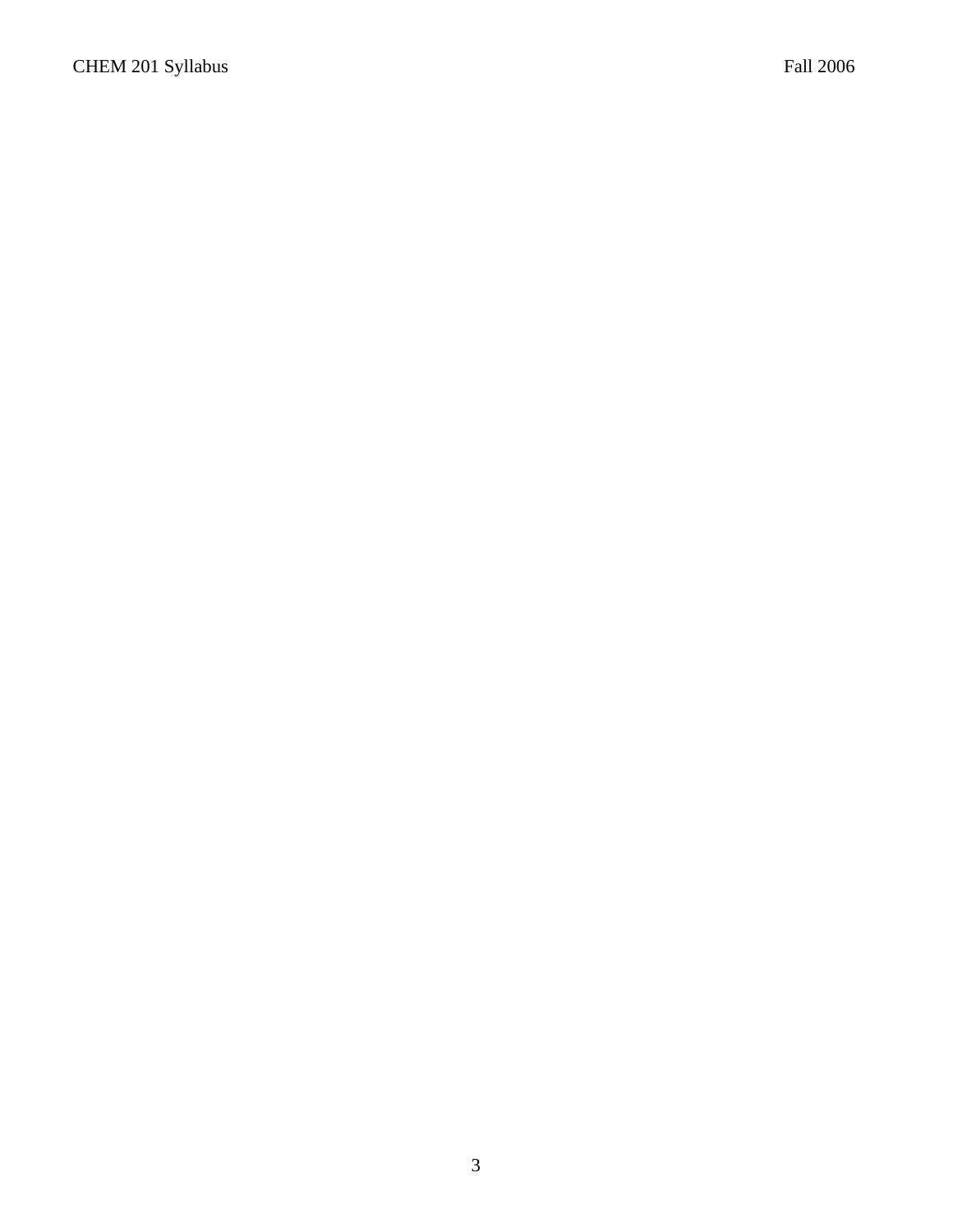| <b>HW Set</b>  | Due date  | <b>Chapter</b> | <b>Problems</b>             |
|----------------|-----------|----------------|-----------------------------|
|                | Sep 29/30 | 1(p. 18)       | 17, 22, 31, 33, 34          |
|                |           | 2(p. 37)       | 18, 19                      |
| $\overline{2}$ | Oct $6/7$ | 3(p.51)        | $7(a,c,d,f,g)$ , 11, 12, 13 |
|                |           | 4(p.75)        | 13, 14, 15                  |
| 3              | Oct 13/14 | $6$ (p. 117)   | 6, 20, 40, 50               |
|                |           | 27(p.641)      | 16, 17, 18                  |
| $\overline{4}$ | Oct 20/21 | 7(p. 137)      | 7, 14, 20                   |
|                |           | 8 (p. 155)     | 3, 12, 17, 20               |
| 5              | Oct 27/28 | 18(p. 399)     | 6, 10, 12, 16               |
|                |           | 19(p. 418)     | 3, 16, 17                   |
|                |           | 5(p.92)        | 2, 23, 29                   |
|                |           | 21 (p. 472)    | 5, 14, 19, 20               |
| 6              | Nov $3/4$ | $9$ (p. 178)   | 4, 13, 33, 37               |
|                |           | 10(p. 196)     | 1, 5, 13, 28                |
|                |           | 11 $(p. 223)$  | 17, 21, 47                  |
| $\overline{7}$ | Nov 10/13 | 12(p. 246)     | 6, 14, 15, 30               |
|                |           | $16$ (p. 344)  | 2, 5, 14, 18                |
| 8              | Nov 17/18 | $14$ (p. 294)  | 16, 21, 25                  |
|                |           | $15$ (p. 323)  | 3                           |
| 9              | Nov 24/25 | 23 (p. 525)    | 9, 11, 13, 18               |
|                |           | 24 (p. 553)    | 20                          |
|                |           | 25 (p. 585)    | 9                           |

#### **Laboratory work**

Items required include: A scientific calculator, approved safety goggles, bound notebooks (quad-ruled composition book, bookstore). Students must inform their instructors in advance if a laboratory will be missed. Failure to do so may result in the student being dropped from the class. All laboratory work for this class must be performed in the quantitative analysis lab, not individual research labs. No switching laboratory sections unless approved by both instructors. If you must receive a new unknown sample, 5 points will be deducted from your lab score. All unknown laboratory work will be graded based on overall precision and accuracy. If you fail to bring safety goggles to lab, 5 points will be deducted for each incident.

# **Quizzes**

A written quiz will be given in the laboratory on the day that you are scheduled to start each unknown experiment. Quizzes will cover laboratory work assigned for the particular experiment to be completed. Typically, the quizzes test your knowledge of the chemistry involved as well as your ability to do quantitative analysis based on data given.

#### **Flow Charts**

A work outline (flow chart) with estimated times for each step in each experiment is required at the beginning of each lab and must be written in the left side of notebook before each new experiment (see notebook format below). Before getting an unknown sample, students will be given an oral quiz on the information which should be in the outline.

#### **Laboratory Notebook Format (no spiral notebooks will be accepted)**

Record all experimental work in a stiff-covered, permanently bound notebook (National, # 53-110) and use the right hand pages of the notebook for the experimental records. Flow chart must be placed on left hand pages. The first two pages of the notebook are to be saved for Table of Contents. Pages must be numbered. All data must be written directly into the notebook with a date on every data page. No pencils,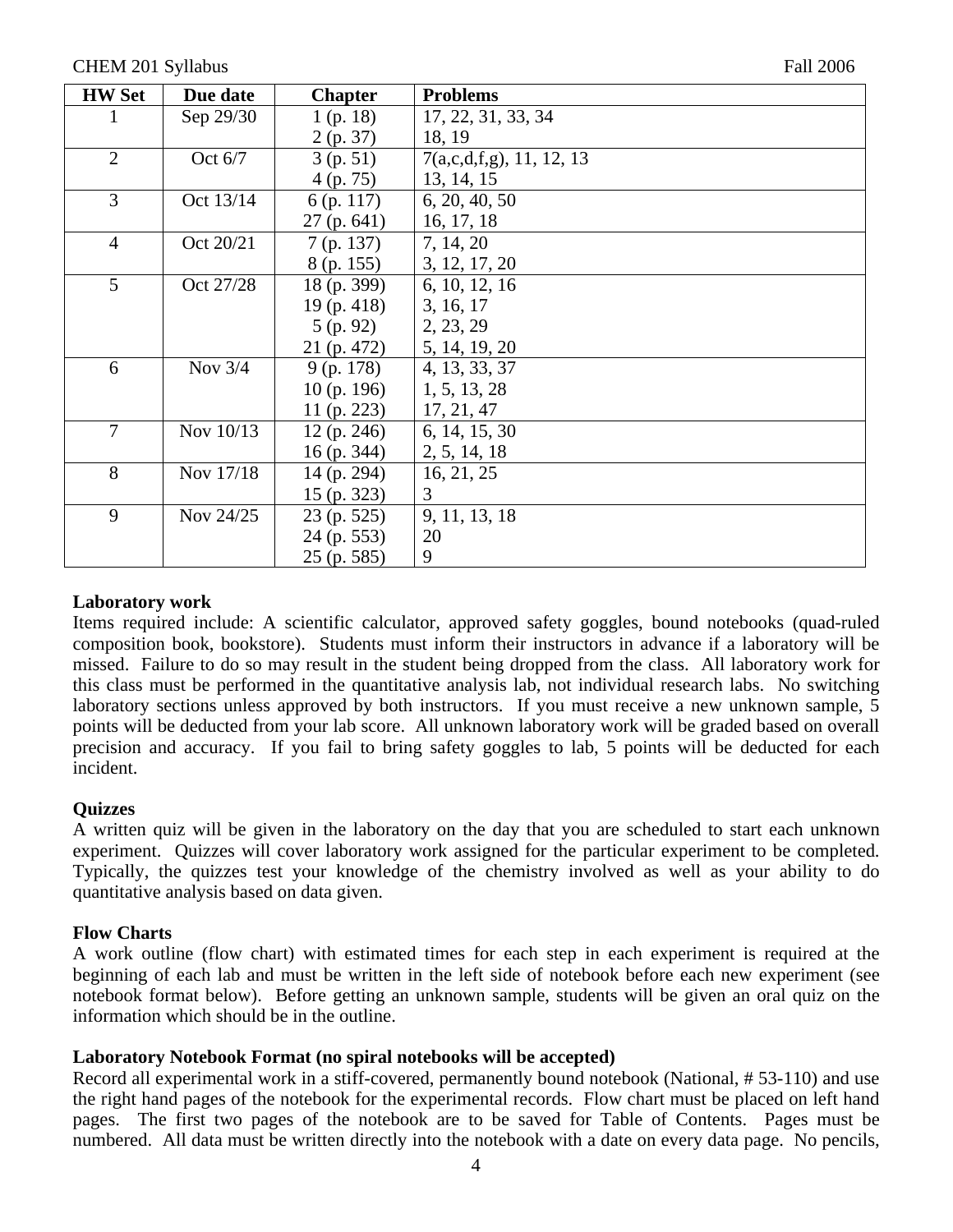"white-out", or erasable ink may be used. If an error is made, simply place a single horizontal line through mistake and enter correction. Be sure to write down important procedures in lab book before each lab. No photocopies of manual or procedures in lab book. Always have your notebook in class for spot inspection or grading. **Note: Up to 5 points will be deducted for each violation of the above policies!**

Each experiment record and report must include the following:

- 1. Name, section #, date, quarter
- 2. Experiment title, and objective(s)
- 3. Principles: a concise description of the chemical principles (equations included).
- 4. Data and important observations (IN INK)
- 5. Calculation methods: at least sample calculations of all calculations must be included.
- 6. Results and discussion (graphs included)

# **Note: Points will be deducted for any missing information!**

**Note:** Any balanced equations or mathematical expressions are to be put in the "Principles" section. The penalty for not having a lab book is **10** points. Outside of book must be labeled with name (printed), Chem 201, Lab section #, time of meeting, locker #, instructors name and quarter taken. Lab books will be graded twice during the quarter (unannounced).

#### **Informal Reports**

Results of every unknown are to be handed in on the tear-out sheet in back of your experimental handouts at the beginning of the first period following the scheduled completion of experiments. 2 points will be deducted for late reports on the first lab period after the due date and 1 point will be deducted for each additional lab period. Reports must include averages, standard deviations and relevant graphs (Excel or other graphing programs). Informal reports should be handed in before the formal report to access unknown grades. Be sure to include all data for each determination along with calculations and experimental set-up and label all graphs appropriately.

#### **Formal Reports (a detailed description of sections of the report is given below)**

Three (3) formal, typed-written reports will be handed in during the course (experiments included will be announced by lab instructor). These reports must follow the format below. These reports will be due the lab period following submission of the informal report for that same experiment. As with homework, 2 points will be deducted for late reports on the first lab period after the due date and 1 point for each additional lab period. Reports must be a concise description of the experiment with all appropriate data and graphs. **Formal reports will be required for the calcium (Ca) and acid-base (pH) titration experiments as well as the research project.**

The format includes (in order):

- 1. Cover page with title of experiment, name, date, locker # and lab section
- 2. Abstract
- 3. Introduction
- 4. Experimental procedures
- 5. Results, including data and relevant graphs
- 6. Conclusion
- 7. References
- 8. Acknowledgments

# **Research project**

Students have a choice of research projects based on the instructor's overall choice of topics. However, projects must be within the constraints of the laboratory equipment and chemicals in the laboratory. Students should give the instructor a short procedure with list of equipment and chemicals for approval (by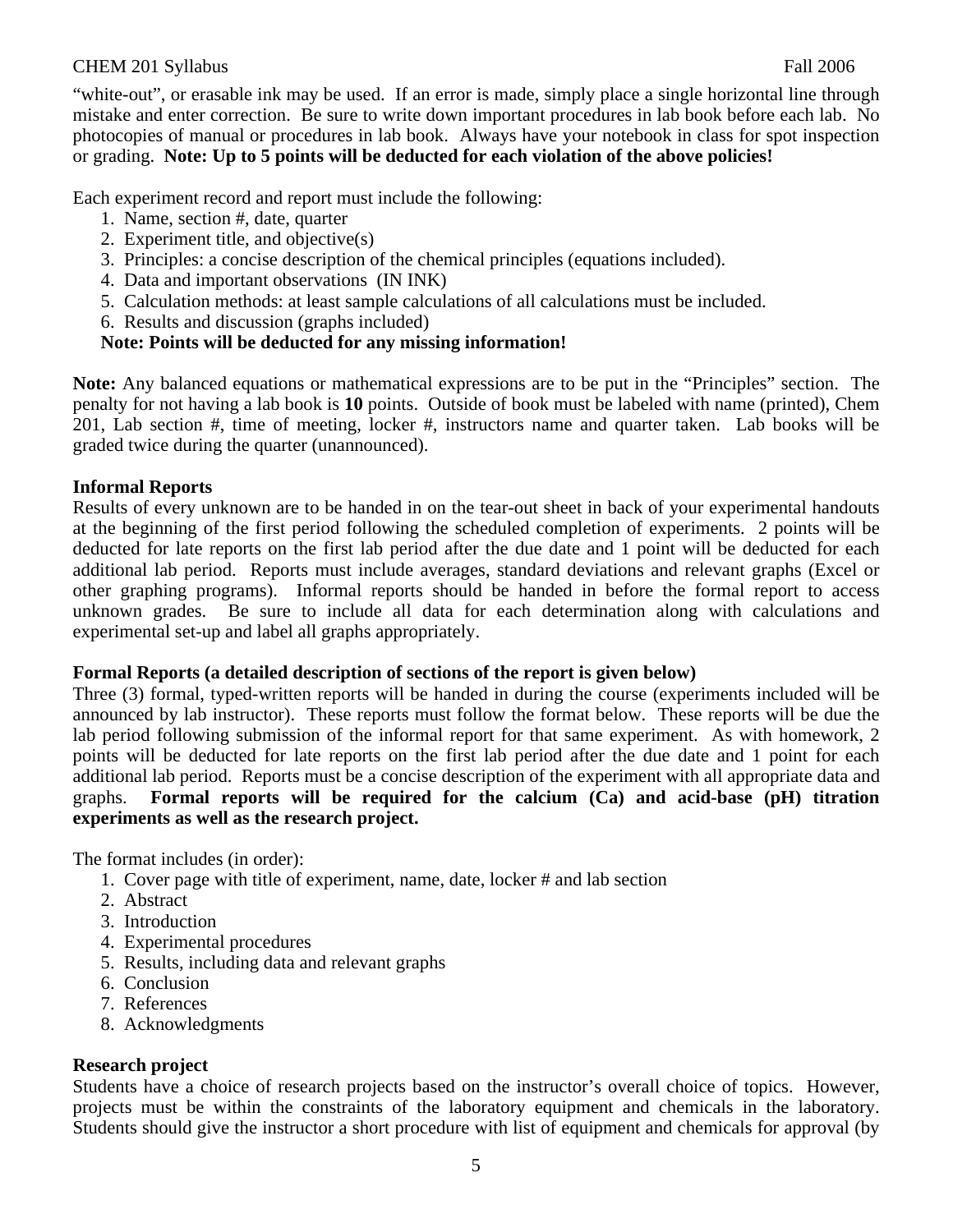the end of the  $6<sup>th</sup>$  week). Topics deemed appropriate will be discussed in lecture and a handout will be provided during the  $6<sup>th</sup>$  week.

# **Laboratory safety**

Safety must be a primary consideration for all persons entering a chemical laboratory. Experiments have been selected for their didactic as well as expected safety aspects in context of students learning new techniques. Students have the responsibility for learning and understanding appropriate safety features for each experiment. Further, each student has an obligation to consult the instructor when safety procedures are not clear. The following general procedures must be observed. See also the recommended Practical Introductory Quantitative Analysis text, pp. 1 and following and pp. 23 and following.

- l. Eye protection must be worn at all times while working, or while others are working in the laboratory. Appropriate eye protection includes approved safety spectacles (Z87) or goggles. Normal prescription glasses are not acceptable. Contact lenses do not constitute proper safety spectacles.
- 2. Smoking and eating are not permitted at any time in the laboratory. Open-toed shoes are not permitted in the laboratory. A lab coat or plastic apron is recommended as are rubber or plastic gloves such as surgical gloves. Even the detergents used in the lab sometimes irritate sensitive skin.
- 3. Work is not permitted in the laboratory except during regular periods when an instructor is present. Performance of unauthorized experiments is not allowed.
- 4. Before beginning the first experiment, determine in the laboratory the location of the fire extinguishers, safety shower, eye wash, safety solutions, and the emergency telephone. Consult your instructor about the proper use of these items.
- 5. Waste chemicals must not be poured down the drain without proper treatment or neutralization. Consult your instructor before excess chemicals are disposed of.
- 6. Read the information on laboratory safety in your texts. Always record any safety precautions in your laboratory notebook.
- 7. Please note that microwave ovens are used in this course for drying some samples. If you wear a pacemaker, please inform your instructor before checking into the laboratory, use the convection ovens for drying, and arrange to work away from microwave ovens. Under no circumstance should you dry either organics (they char, burn, or explode) or metal samples (they destroy glassware and the support plate of the microwave oven). This means that you should not dry your unknown or standard for manganese in steel or the platinum electrodes used in the determination of copper. Do not heat water in these ovens since it could ruin another student's sample being dried to constant weight.
- 8. Report any accident, even the most minor, to your laboratory instructor. In case of a chemical splash, flush the area thoroughly with water. Use eye wash for at least 15 minutes for chemicals in the eyes. Fires can usually be extinguished by smothering. Use fire extinguisher with care.

# **Laboratory etiquette**

It is essential that you consider others in the lab. Be careful with acids and hot reagents and clean up any spills that may occur. Use of the analytical balances: do not use weighing paper and never transfer samples in the analytical balance (points will be deducted). Keep your work areas clean and neat. Cleaning assignments will be given by instructor each lab period. You are expected to stay focused on your experiment. Cell phone activity should be kept at a minimum and outside the lab.

# **Collaborative Experiment:**

For both of the copper experiments (AA and ASV) you will be paired with another student. During the first experiment, one student will be the manager and one the assistant. The manager will oversee the assistant's work and will report on the experimental success of this student in his/her own report and laboratory notebook. On the next experiment, the assistant will become the manger and do the same. This collaborative exercise will help students in gaining valuable laboratory management practices. For once, you will be the instructor!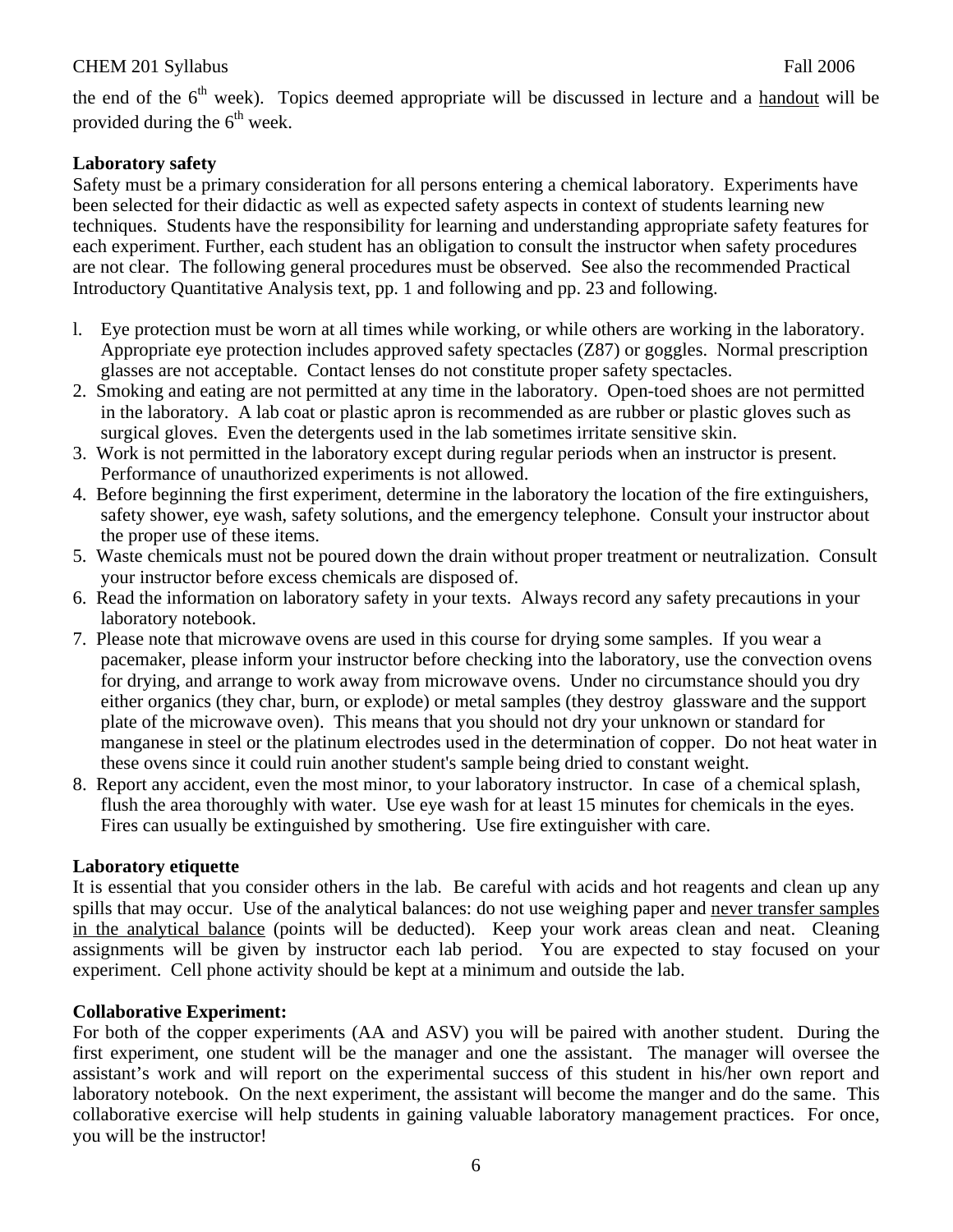The objective is for you to critique the quality of other students work. Be professional and critical and a simple half-page narrative will suffice. Include in your narrative the following: the student's laboratory technique, attention to detail, following of safety rules and overall performance.

#### **Point Distributions for Grades**

| Lecture:                                              |            |
|-------------------------------------------------------|------------|
| Mid-term exams $(2 \& 100 \text{ points each})$       | 200 points |
| Final exam                                            | 150 points |
| Total                                                 | 350 points |
| Laboratory:                                           |            |
| Unknown samples $(7 \t@ 35 \tpoints each)$            | 245 points |
| Formal report $(2 \otimes 25$ points each)            | 50 points  |
| Research project                                      | 50 points  |
| Lab book (25 pts $1st$ grading, 30 pts $2nd$ grading) | 55 points  |
| <b>Quizzes</b>                                        | 80 points  |
| Homework                                              | 70 points  |
| <b>Total</b>                                          | 550 points |
| <b>Total points for course</b>                        | 900 points |

Grades will be assigned as traditional  $(A, B, C, D, \& F)$  and based on points accumulated. However, class attendance, distribution of points and individual performance will be taken into consideration on final grades. To pass this course, students must complete all laboratory work. Students will receive an (F) if laboratory work is not completed (unless a valid, documented excuse is provided).

# **Dropping the course/incompletes**

Hopefully, a student will not drop this course. However, in the event that this is necessary, the student must meet all university rules and deadlines. In addition, the student must check out of the laboratory at the time he/she drops the course and during the normal lab period. Lockers not properly checked out will result in the student being charged a \$10 fee in addition to broken or missing equipment.

An incomplete grade (I) will only be given to a student earning a "C" in the course with a valid, documented reason why the course cannot be completed during the term (an illness or serious accident). An INCOMPLETE GRADE REPORT form must be completed and given to the instructor by the end of the final examination week.

# **Final Comments**

This is a challenging course and requires a good deal of time for laboratory preparation and lecture problem solving. Keep up with all lectures and homework and follow all laboratory experiments closely (flow chart will help you). If you have questions, ask. Finally, relax and enjoy the course.

# **Formal Report Sections – Detailed Description**

#### **Abstract**

A summary of the technique and contains key results. No background material should be included here. **Introduction**

Here one states the aim, the historical and theoretical context of the work. Include any relevant chemical equations or reactions. Should be concise, but have enough information for a complete introduction. It is important to describe the chemistry (chemical equations) as well as the mathematical equations and formulas that will be used. Showing molecular structures is recommended whenever appropriate.

#### **Experimental Procedures**

This section is used for describing experimental procedures, conditions, apparatus and reagents used in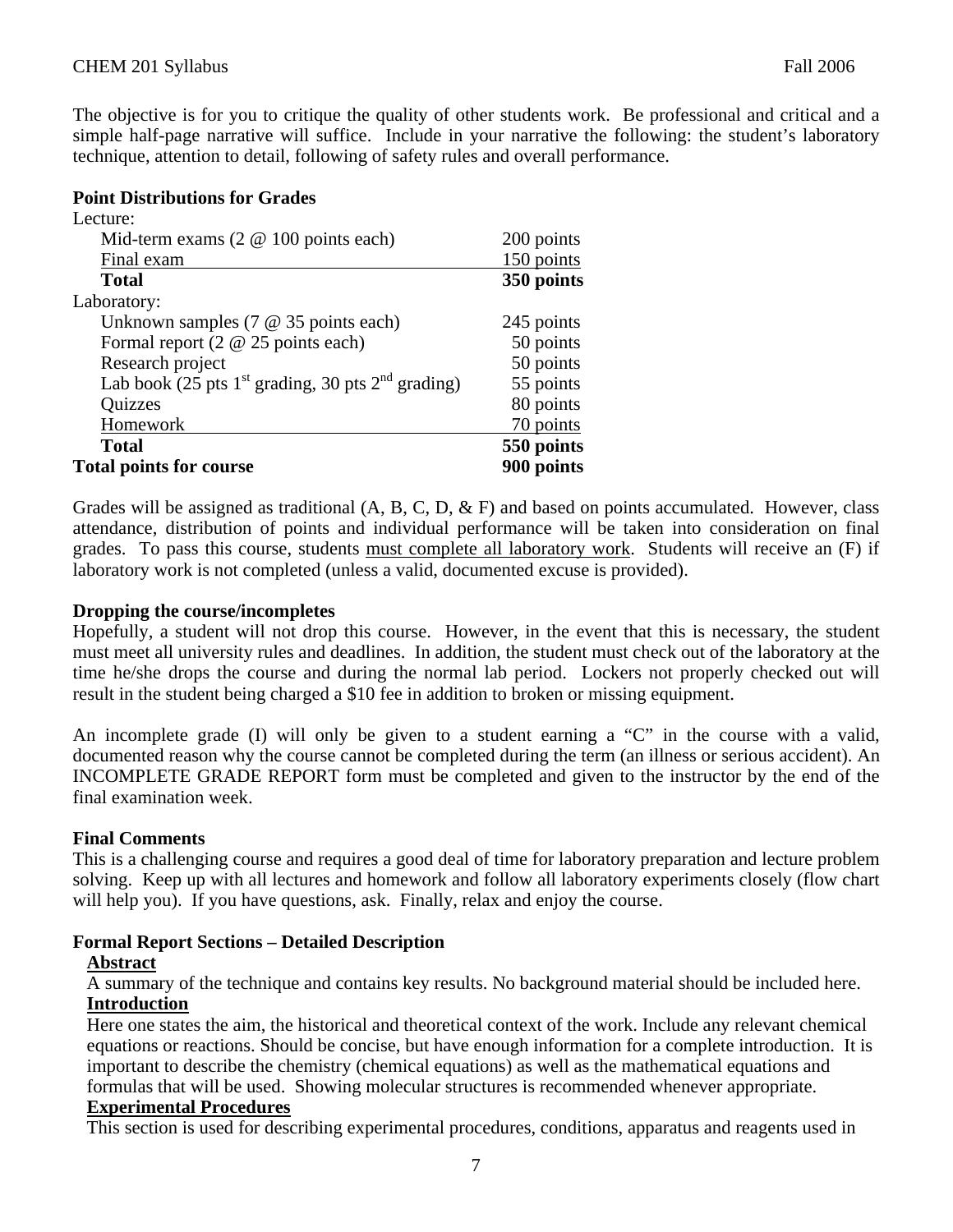the experiment. Do not use outline form. Paraphrase the instructions in the manual in your own words. **Data**

The raw data obtained in the experimental section is presented here.

# **Analysis and Results**

The data listed in the data section is analyzed by calculations or graphs in this section. Final results are tabulated for easy perusal. Show all calculations carried out including mean and standard deviation.

# **Conclusion**

This section contains a critical evaluation of the data gathered and the errors inherent in them. Be specific and thorough in your narrative.

# **References**

Throughout the body of the manuscript, statements used which derive from external sources require defense based on previous work. These statements must be denoted numerically either with a superscript or in parenthesis in the text, and then the source listed in the Reference section by that number. *Example:* 

1. J. Peabody and H. Originales, "The Behavior of Copper Ions in Aqueous Solution." Journal of Analytical Results, **21**, 345-350.

# **Acknowledgments**

All assistance, funds and gifts should be acknowledged as a matter of courtesy. For example, financial support and scholarships, laboratory assistance, etc…should be stated.

# **Laboratory and Unknown Procedure Guidelines**

The first laboratory period is for check-in, the use of the single pan analytical balance, and preparation for Experiment 1. A student who does not attend the second (or a subsequent) lab meeting and who does not inform his/her instructor in advance of the lab, may be dropped from the course and another student checked into the locker if other students are waiting to get into the course.

The last period is for check-out. All unknown sample vials must be thoroughly cleaned and returned at this time. Take black markings off with acetone.

The student should read and understand the assigned experiment before the laboratory period commences. Planning done outside the laboratory and before starting the experiment is essential in order to complete the experiments on schedule. A work outline with estimated times for each step is required before starting experiments. Before getting your unknown from the instructor, you will be given an oral quiz on the information which should be in the outline.

Note: An \* designates recommended laboratory procedure on this and pages following.

- l. Gravimetric Procedures: One Experiment (9 hours) Gravimetric Determination of nickel (Ni)—*Harris* Ch. 2, 27
- 2. Titrimetric Procedures: One Experiment (6 hours)

 Complexometric determination of the water hardness by EDTA titration using Eriochrome Black T (Ca)—*Harris* Ch. 12

 \*Obtain unknown from instructor by providing a clean, dry, stoppered 250 mL Erlenmeyer, marked in pencil with your name, locker number, and element (Ca).

- Hint: Carry out trial titration on a test-tube scale in a qualitative manner to provide RAPID checks on reagents, dilutions, color changes to be expected, and procedure. Use double the recommended amount of buffer.
- 3. Radiant Energy Methods: Two Experiments (6 hours each)
	- (a) Spectrophotometric determination of manganese in steel and testing Beer's Law using four diluted concentrations from one of the known solutions (Mn). Do in duplicate, i.e., two standards and two unknowns. Note that if you use automatic electro-balances (e.g. Sartorius A 200S) you should place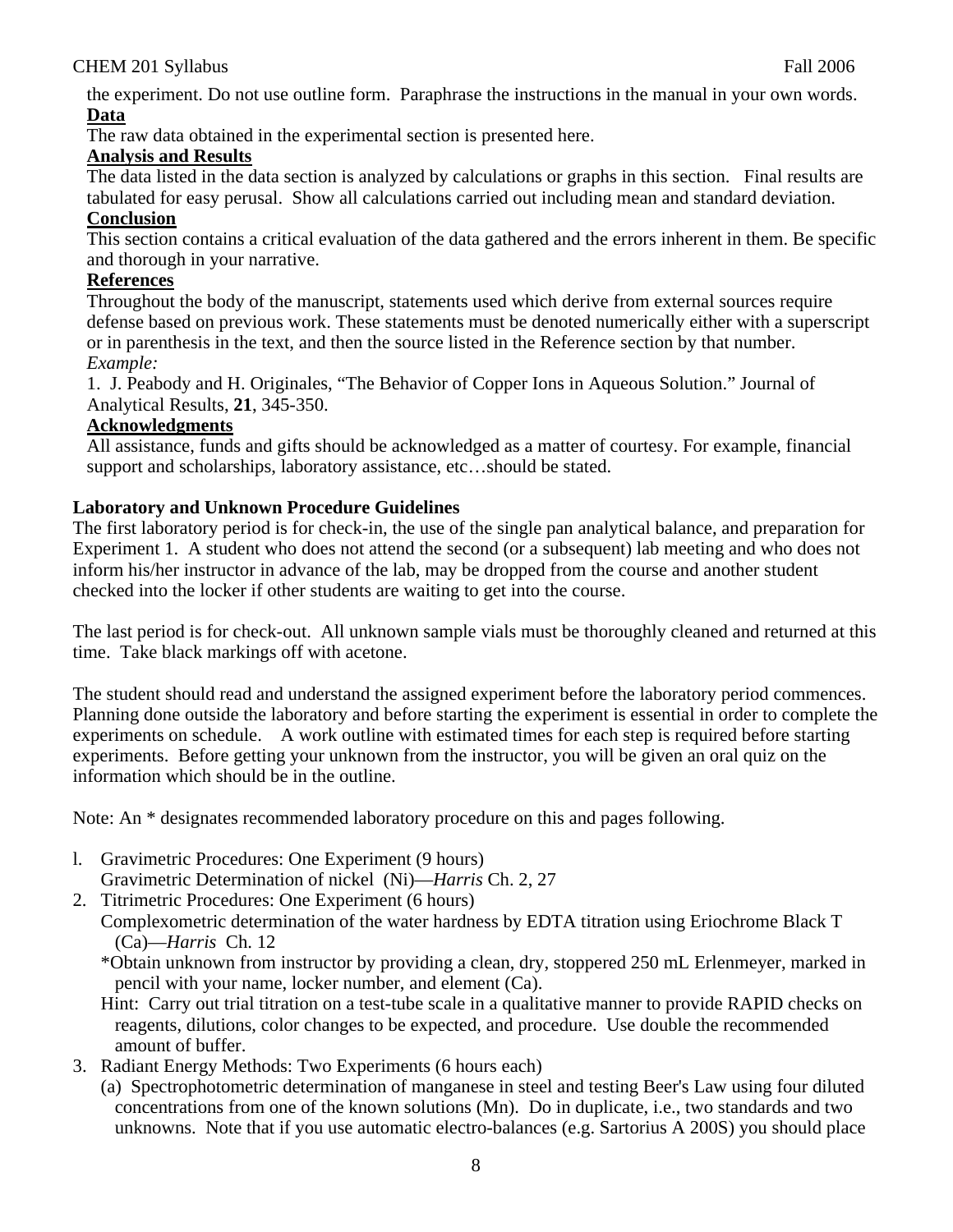your sample vial on top of an inverted 50 mL beaker since the sample is ferromagnetic—*Harris* Ch. 19,20

DO NOT DRY (Mn) SAMPLES IN THE OVEN.

- Dilute your two knowns quantitatively to 500 mL as well as unknowns (unless the unknown is a very light pink color). Measure the absorbance at 4 wavelengths as suggested in the lab manual for only one of your knowns. For your values of absorbance used in the calculation of your two known and two unknown samples, take readings directly from the meter. If readings are not within the absorbance range of .35 to .70, quantitatively dilute the samples so that they are within the range and re measure. By serial, quantitative dilution of this sample 4 times (each time by a factor of 2), determine if Beer's Law is obeyed. Include a plot of your discrete scan and Beer's Law Absorbance with your informal report.
- (b) Determination of the concentration (ppm) of sodium and potassium in a sample of water by flame photometry.

 \*Provide stoppered, labeled (NaK) flask to instructor for your unknown solution. (e.g., Same procedure as under 2a above.)—*Harris* Ch. 21

- 4. Acid/base titration and electroanalytical Methods: Two Experiments (6 hours each)
	- (a) Analysis of soda ash by pH titration. (pH)—*Harris* Ch. 9, 10, 11
	- Do two indicator titrations on each of the standardization and unknown, followed by one potentiometric (pH-glass electrodes) titration on the known standardization and one potentiometric titration on the unknown.
	- The color change of methyl orange may be from straw to a pink color rather than to pale orange check this with a trial titration done qualitatively on a test-tube scale.
	- If the volume of your titrant does not equal about 25 mL , adjust the increments of addition proportionally as in the format on p. 99. Plot curves (i) pH vs. volume (v) of titrant, and (ii)  $\Delta pH/\Delta v$ vs. average v.Determine the end point from the latter curve.
	- In reporting your results, the total HCl titer required to reach the second end-point should be used to calculate the soda ash content as %  $Na<sub>2</sub>CO<sub>3</sub>$ .
	- NOTE: Vials containing solid unknowns will be available. Empty, clean and dry vials should be handed in at check out. For liquid unknowns, (2, 3(b)) you should provide the instructor with a clean, dry, stoppered 250 mL Erlenmeyer flask with your locker number and element to be determined on the label. (Use flask with volume marks; mark white label on flask with a pencil, not a pen). Unknown vials should be cleaned after the completion of each experiment. They are to be handed in clean and dry at check-out during the final lab period.
	- (b) Stripping analysis of lead in brass using a dropping mercury electrode—*Harris* Ch. 14, 17
	- (c) Redox titration—*Harris* Ch. 16
- 5. Special Project: (9 hours)

 A project of the student's choice, based on his/her library research and within the constraints of the available laboratory equipment and chemicals should be carried out by each student. A short halfpage of the procedure to be used in the project together with a list of equipment and chemicals required should be given to the laboratory instructor for approval by the end of the 6th week of the quarter. A more detailed description of topics appropriate for this project will be given after the first midterm.

# **Chem 201 Laboratory list of reminders**

*House Keeping*—Always do the following:

- 1 LABEL your glassware (write your "locker #"): Use pencil, avoid tape.
- 2 PLACE stirring rods in beakers in hot plate
- 3 ACID- and BASE-containing containers must be properly labeled
- 4 CLEAN up after yourself—in the balance room and hoods.

5 DON'T transfer chemicals inside balance chamber. (chemical spillage = -5 points!) *Safety Procedures*